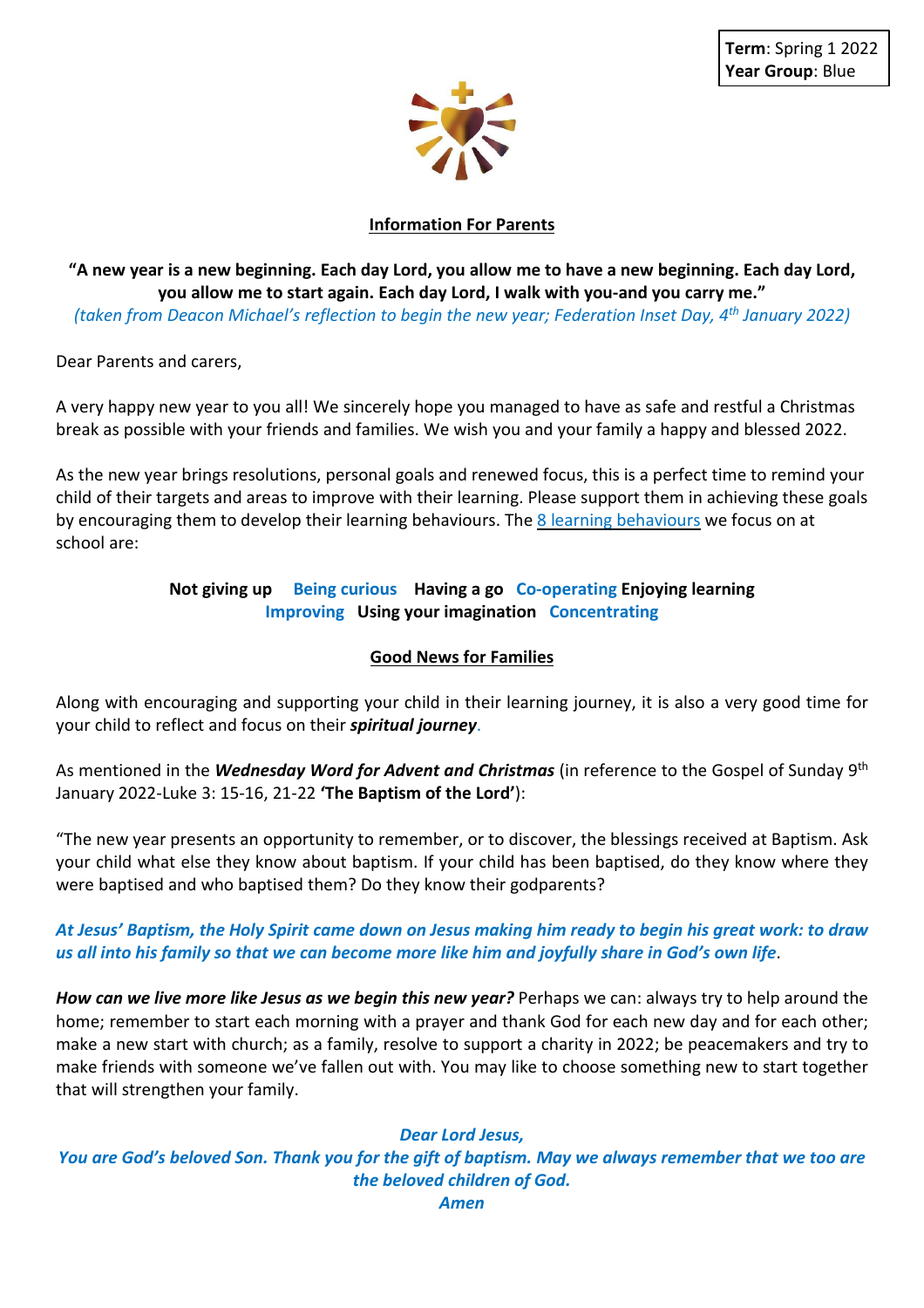| ABC<br>English | Reception will be reading texts about People Who Help Us and practise<br>letter formation/pre-writing skills. I will continue to practise phonics<br>through bucket activities.<br>Year 1/2 I will be learning about People Who Helped Us, in the past, and<br>moving onto texts about Dragons.                                                                                                                                                                                                                                                                                                                                                                                                                                                                                                                                                         |
|----------------|---------------------------------------------------------------------------------------------------------------------------------------------------------------------------------------------------------------------------------------------------------------------------------------------------------------------------------------------------------------------------------------------------------------------------------------------------------------------------------------------------------------------------------------------------------------------------------------------------------------------------------------------------------------------------------------------------------------------------------------------------------------------------------------------------------------------------------------------------------|
| Maths          | Reception: I will learn to read and write numbers to 10 and beyond. I will<br>count accurately to 20.<br>I will be learning to find one more than a number to 5 and working my<br>way up to 10. I will be learning how to use concrete objects and a whole-<br>part model to begin to show different ways of sharing a whole number.<br>Year 1: I will be continuing work on addition, subtraction and place value;<br>beginning with a focus on teen numbers, then numbers to 20 before<br>building up to numbers to 50. The children will be exploring a variety of<br>ways to show the value of these numbers, including breaking the<br>numbers into groups of tens and ones.<br>Year 2: I will be learning about equal groups repeated addition leading<br>onto multiplication. I will also be learning about money specifically giving<br>change. |
| RE             | I will begin the new year with the topic 'Books'. Books at home, school<br>and church. We will look in detail at the Bible and how it is organised as<br>well as designing our own book covers.<br>I will then begin to learn about Thanksgiving exploring the Eucharist and<br>Eucharist prayer. Also learning who celebrates Thanksgiving and the<br>celebrations that are involved.                                                                                                                                                                                                                                                                                                                                                                                                                                                                  |
| Science        | This half term, our science topic is 'Animals Including Humans'. will learn<br>about the offspring of a variety of different animals and the different<br>ways in which animals reproduce. They will also explore how humans<br>grow in proportion as they get older, find out what animals, including<br>humans need to survive and learn all about out how to eat a healthy,<br>balanced diet.                                                                                                                                                                                                                                                                                                                                                                                                                                                        |